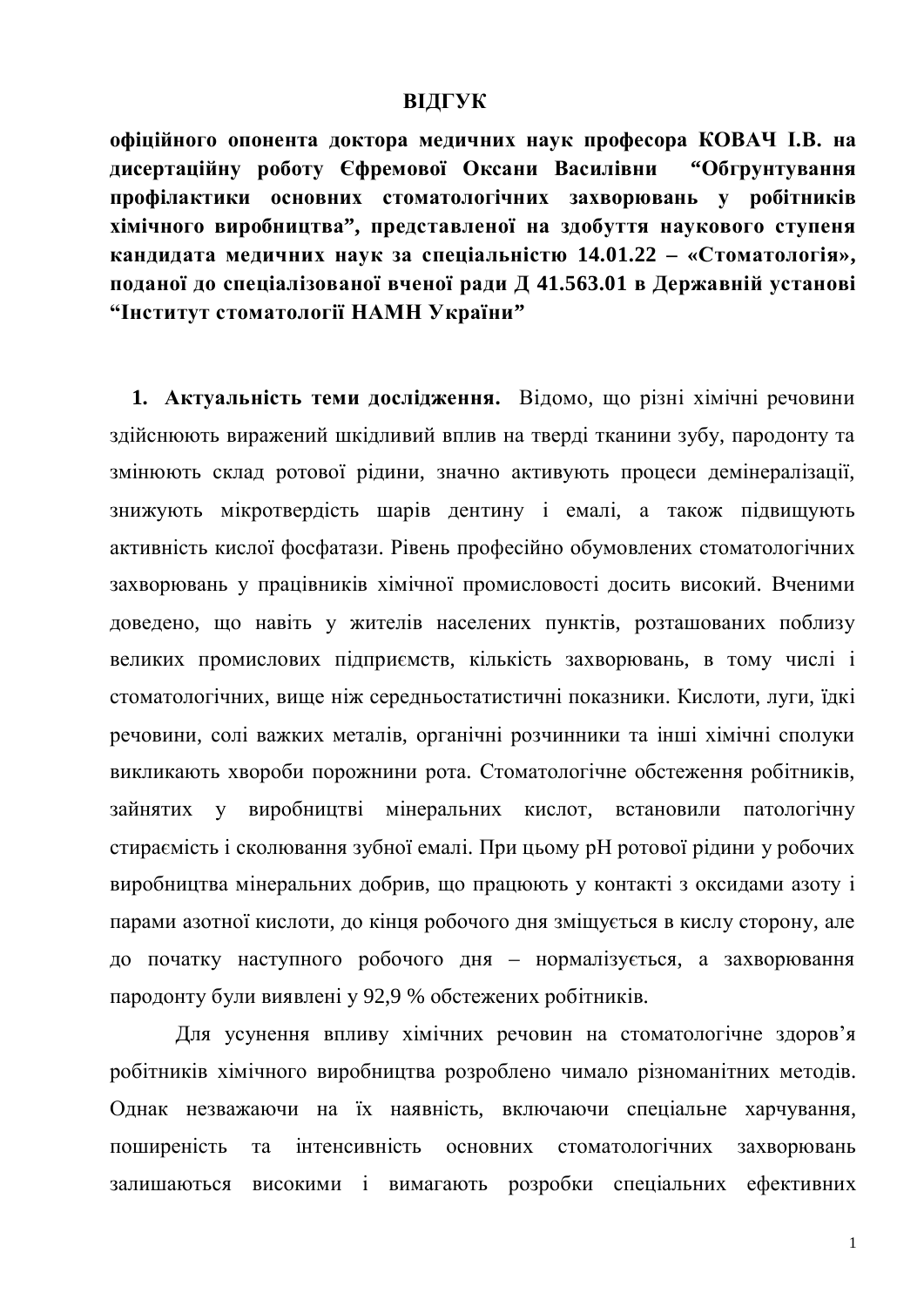комплексних лікувально-профілактичних заходів. Тому беззаперечно розробка нових метолологічних пілхолів лля пілвишення ефективності захолів. направлених на поліпшення резистентності зубів та тканин пародонту являється перспективним напрямком в терапевтичній стоматології, що і склало актуальність представленого наукового дослідження.

2. Наукова новизна дослідження і достовірність отриманих **результатів.** Наукові новизна і результати ґрунтуються на значному числі отриманих пошукувачем наукових здобутків під час виконання дисертаційного дослідження. Глибокий і всебічний аналіз експериментальних, клінічних та численних лабораторних спостережень дозволив довести, що рівень розповсюдженості основних стоматологічних захворювань у працівників хімічного виробництва є досить поширеним явищем. Встановлено, що інтенсивність і тяжкість всіх виявлених уражень в порожнині рота знаходяться в прямій залежності від терміну роботи з екотоксикантами в хімічному виробництві.

Дисертантом доведено, що з віком від 20 до 50 років роботи на хімічному виробництві спостерігається більш швидке погіршення показників стоматологічного статусу у порівнянні з працівниками сільськогосподарських регіонів з пілвишеним пестецилним навантаженням і металургійної промисловості. Найбільше зростання показників КПВ<sub>з</sub> у робітників хімічного виробництва спостерігалось у віці 30-40 років. Крім того автор довів, що у жінок інтенсивність ураження карієсом зубів за індексами КПВ<sub>з</sub> і КПВ<sub>п</sub> в 1,8 рази перевищувала цей показник у чоловіків, в той же час середні показники були в 2 рази вище, ніж у середньому по Україні.

Пошукувач в своїй роботі вперше показав, що зі зростанням тривалості роботи в хімічному виробництві, в першу чергу, спостерігаються порушення архітектоніки кісткової тканини, а не її мінералізація. Так, швидкість поширення ультразвукової хвилі (SOS), яка характеризує загальну мінералізацію кістки, до 50-ти років зменшувалася лише на 2 %, в той час як загасання ультразвукової хвилі в кістці (BUA), яка характеризує архітектоніку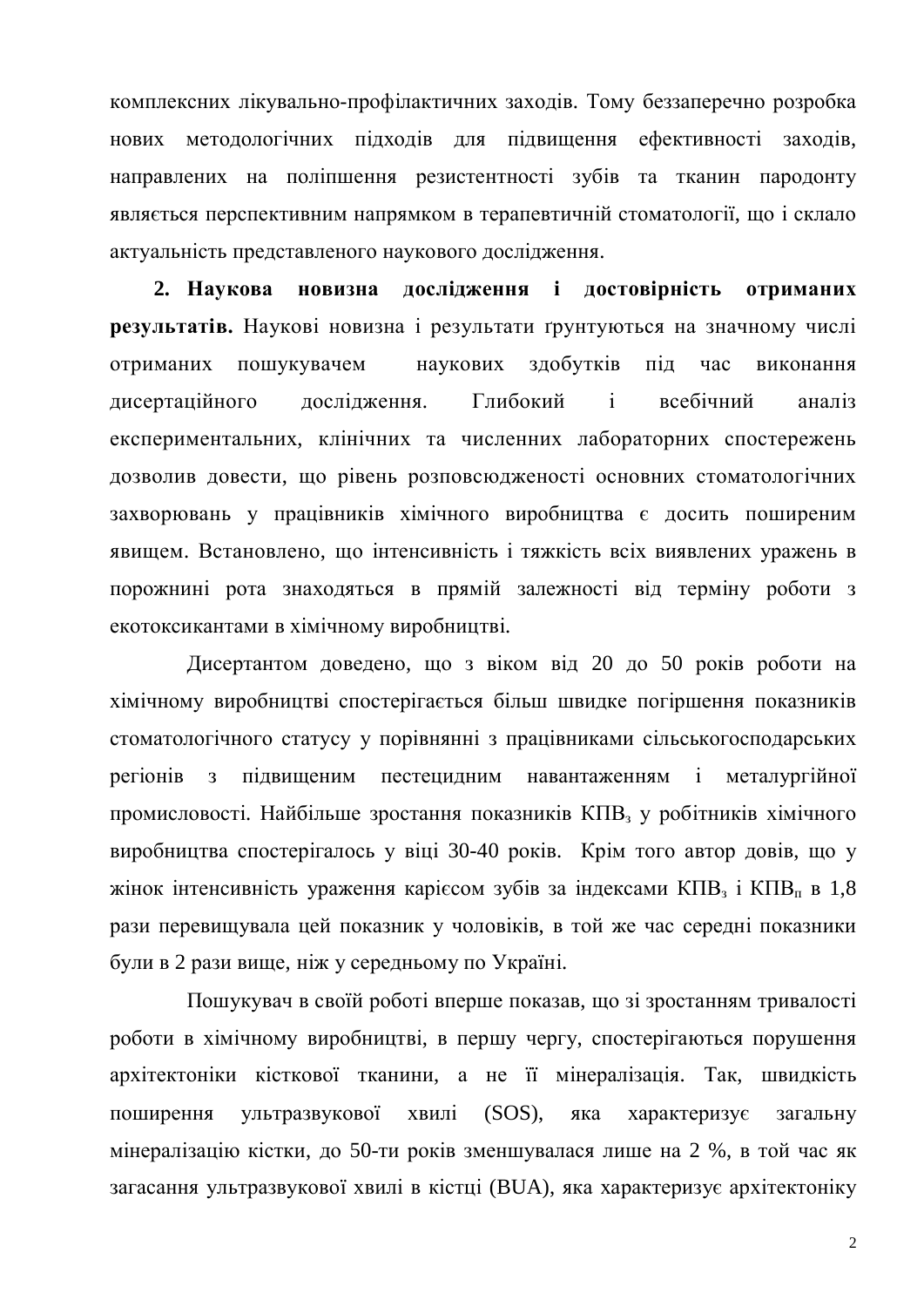кістки, зменшувалася на 28 %, а індекс якості кістки – на 21 %.

Крім того автор вперше, використовуючи молекулярно-генетичні методи дослідження, показав, що у жінок і чоловіків, які працюють в хімічному виробництві мало місце 100 % порушення в генах детоксикації NAT (C481T) і в гені СТR (С1377Т), що входить до генної мережи метаболізму кісткової тканини і це необхідно враховувати при розробці лікувально-профілактичних комплексів. Дисертантом також уточнено механізми порушення стоматологічного статусу у працівників хімічного виробництва, пов'язані з порушенням клітинного метаболізму, адаптаційно-компенсаторних реакцій, мікробіоценозу та розроблено відповідний комплекс препаратів.

Тому слід визнати, що дослідницьким експериментальним та клінічним шляхом доведена необхідність цілеспрямованого диспансерного нагляду робітників хімічного виробництва, що мають ураження емалі та пародонту, на протязі усього життя, а також проведення відповідної цілеспрямованої корекції розробленою схемою порушень стоматологічного статусу робочих хімічного виробництва в умовах постійної виробничої інтоксикації організму.

3. Обґрунтованість і достовірність наукових положень, заключення, сформульованих в дисертації.

Дисертаційна робота Єфремової Оксани Василівни складає значний обсяг фактичного матеріалу, за яким визначено відповідні висновки. Матеріал дисертаційної роботи вміщує дані за результатами клінічних, лабораторних та статистичних досліджень. Клінічні дослідження в значній мірі обґрунтовані проведеними експериментальними спостереженнями.

Методи клінічного та лабораторного характеру, що використані в роботі, з доцільним і сучасним аналізом цифрових даних в динаміці спостереження робітників хімічної промисловості в різні періоди спостереження, визнані і рекомендовані ВООЗ в подібних випадках, виконані в умовах клініки і їх слід визнати як адекватні до запланованих наукових завдань з відповідним рівнем інформативності. Достовірність отриманих результатів ґрунтується на спостереженнях достатнього обсягу клінічного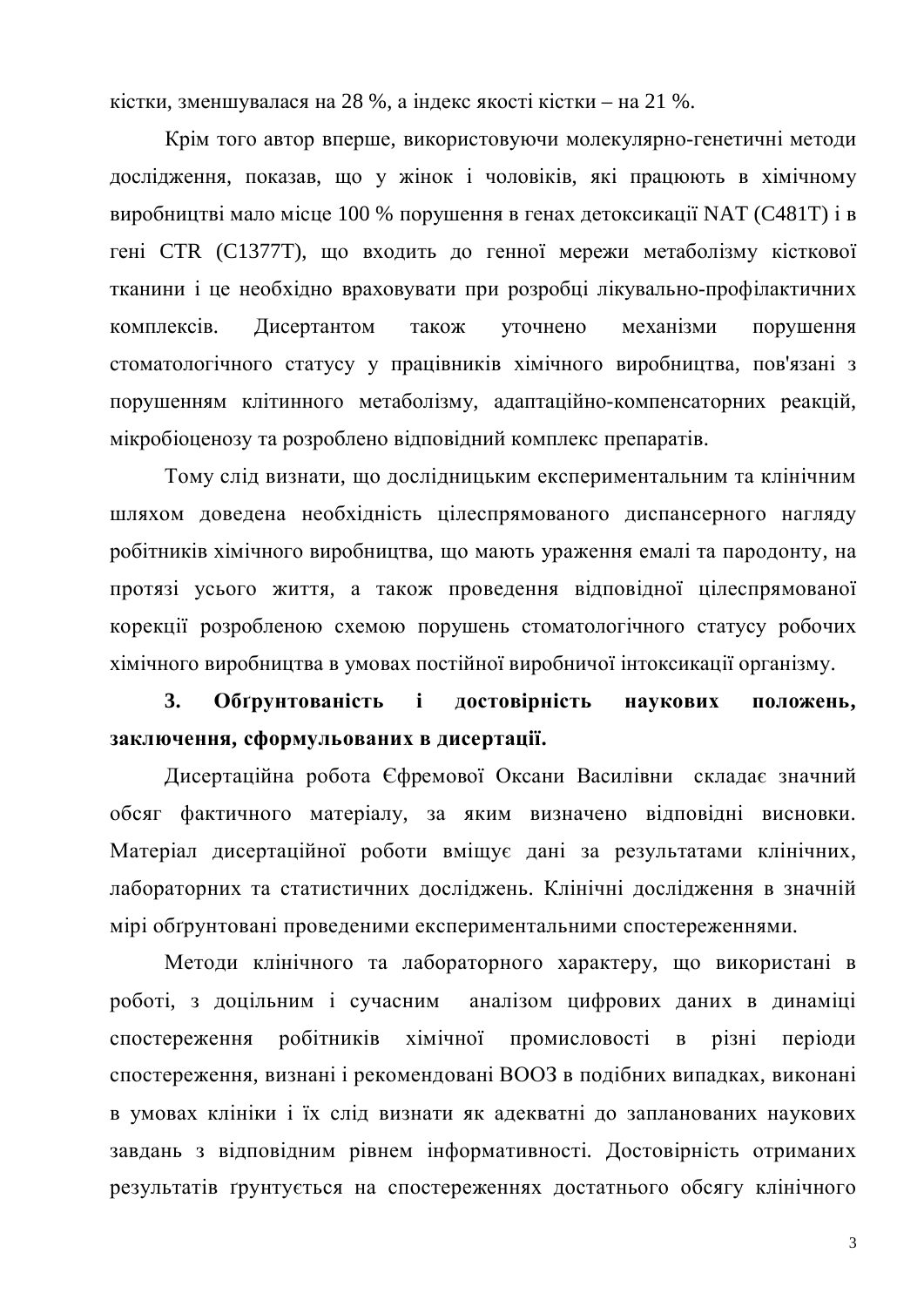матеріалу. Клінічні спостереження включали стоматологічне обстеження робітників хімічної промисловості з виявленими каріозними ураженнями твердих тканин зубів та тканин пародонту. Одночасно з визначенням особливостей клінічних проявів основних стоматологічних захворювань та їх залежності від чинників ризику у досліджуваних робітників хімічної промисловості, пошукувач обґрунтував і перевірив в клінічних умовах вплив розробленого лікувально-профілактичного комплексу на стан твердих тканин зубів та тканин пародонту. Дисертантом доведено високу попереджувальну ефективність розроблених методів лікування при ураженні тканин порожнини рота.

Таким чином, розроблені та власно апробовані лікувальнопрофілактичні заходи, які мають патогенетичне спрямування, володіють не тільки виразним лікувальним, але й профілактичним ефектом. Тому слід врахувати те, що пошукувач Єфремова О.В. провів ґрунтоване дослідження, забезпечив правомірність і достовірність отриманих результатів, що було досягнуто сучасним методичним забезпеченням наукового пошуку.

За матеріалами дисертації опубліковано 8 наукових праць, з них 5 статей  $(1 - 3a \text{ корм i } 4 - v \text{ havкових дахових жуоналах України, рекоменлованих$ для публікації результатів дисертаційних робіт), 3 тези доповідей на наукових конференціях.

#### 4. Цінність для науки і практики.

На грунті аналізу отриманих результатів досліджень пошукувач прийшов до висновку, що основні стоматологічні захворювання є широко розповсюдженими захворюваннями у робітників хімічної промисловості. Крім того, автором встановлено, що стоматологічний статус учнів медичного коледжу в регіоні підприємств хімічного виробництва (м. Черкаси) гірше, ніж в середньому по Україні для даного віку, що свідчить про негативний вплив хімічного виробництва на біоекосистему в прилеглих до підприємства районах.

Здобувач достатньо аргументовано сформулював мету дослідження, яка передбачає підвищення ефективності лікування основних стоматологічних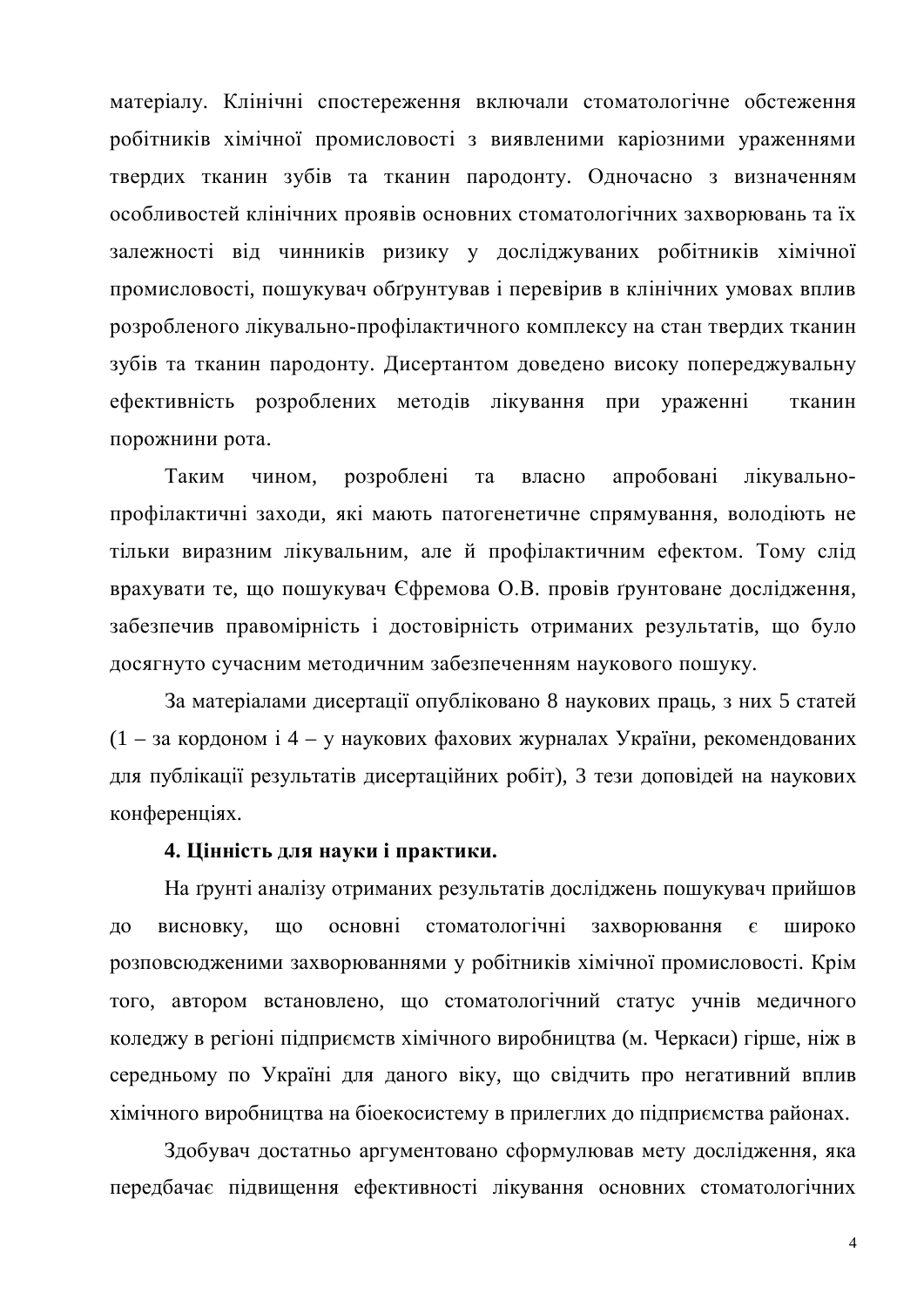захворювань у працівників хімічних підприємств за рахунок розробки профілактичного комплексу, що включає детоксиканти, препарати, що корегують мікробіоценоз, остеогенез, колагеноутворення, антиоксидантну систему, нормалізують адаптаційно-компенсаторні реакції на фоні постійної виробничої інтоксикації організму.

Таким чином, запланований Єфремовою О.В. обсяг наукових завдань повністю виконано у відповідності до мети і вичерпно реалізовано.

Практичні рекомендації складено за результатами власних досліджень та апробовано в клініці розроблений лікувально-профілактичний комплекс для працівників хімічного виробництва, який дозволяє істотно підвищити ефективність профілактики і лікування основних стоматологічних захворювань. При цьому у робітників хімічної промисловості нормалізуються адаптаційно-компенсаторні реакції в організмі, системи детоксикації, а також покращуються характеристики твердих тканин зубів і функціональний стан мікрокапілярного русла тканин пародонту.

### 5. Оцінка змісту дисертації.

Дисертаційна робота Єфремової О.В. побудована за традиційною схемою і складається із вступу, аналітичного огляду джерел літератури, розділу матеріалів та методів дослідження, 4 розділів за матеріалом власних досліджень, розділу аналізу та узагальнення отриманих результатів, висновків, практичних рекомендацій, списку джерел літератури та додатків. Список джерел вміщує 236 найменувань, з яких 169 кирилицею та 67 латиницею. Робота має 122 сторінки комп'ютерного тексту та ілюстрована 17 таблицями і 61 рисунком.

Вступ дисертації повністю розкриває актуальність теми дослідження, мету і наукові завдання, новизну та практичну доцільність. Всі компоненти вступу достатньо аргументовані. Зауважень немає.

**Перший розділ** під назвою "Вплив факторів хімічного виробництва на стоматологічний статус працюючих" (стор.  $12 - 36$ ) дає достатнє уявлення про епідеміологічні показники захворюваності на карієс зубів та запальні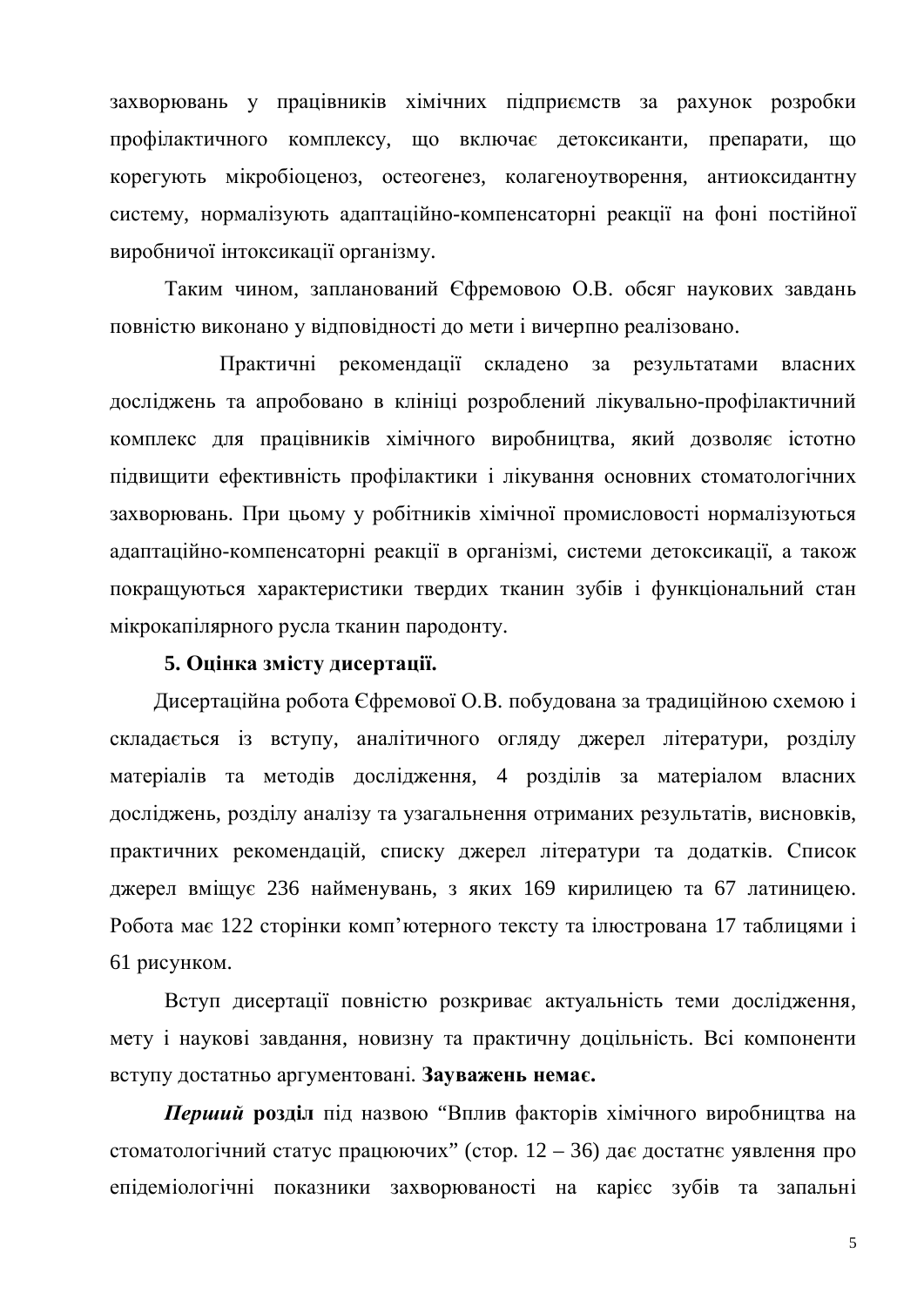захворювання пародонту у робітників хімічного виробництва в залежності від об'єктивних обставин, про чинники ризику їх виникнення та прогнозування розвитку даних патологій і оцінці сучасних способів їх лікування. Це свідчить про досвідченість пошукувача в конкретній науковій проблемі та вмінні визначитися з напрямком подальшого пошуку і вирішення питань.

Зауваження. Пошукувач не завжди викладає текст від третьої особи, а іноді від першої і тому не в достатній мірі аналітично і критично автору вдалось оцінити стан сучасних досягнень з вивчаємої проблеми та виразити власну оцінку цих відомостей.

**Другий розділ "Матеріали і методи дослідження" (стор. 37 – 50)** складаються з декількох підрозділів, що характеризують методичний підхід до вирішення дисертаційної роботи. Пошукувач наводить думки до обґрунтування мети досліджень, надає зміст тексту з характеристики об'єктів експериментальних та клінічних досліджень, приводить особливості застосованих методик. Розділ завершується обґрунтуванням та поясненням способів корекції лікувально-профілактичних заходів відносно лікування основних стоматологічних захворювань у робітників хімічної промисловості. Слід підкреслити, що пошукувачем використані сучасні та адекватні методики дослідження, що забезпечує об'єктивність оцінки патологічного стану.

# Зауважень до розділу не виникло.

**В третьому розділі** "Розповсюдженість і структура основних стоматологічних захворювань та схильність до них у робітників хімічної промисловості" (стор. 51 – 83) досить детально аналізується стоматологічний статус у працівників хімічного виробництва. Автор дає характеристику стоматологічної захворюваності, а саме, виявляє особливості клінічного перебігу, визначає рівень гігієни ротової порожнини за умови впливу екотоксикантів. Слід погодитись з думкою пошукувача, що наявність різних видів хімічних сполук значно збільшує стоматологічну захворюваність у всіх вивчаємих вікових групах (1,7 – 2,5 рази). Крім того цікавим виявився встановлений факт, що всі вивчаємі дисертантом біохімічні показники мало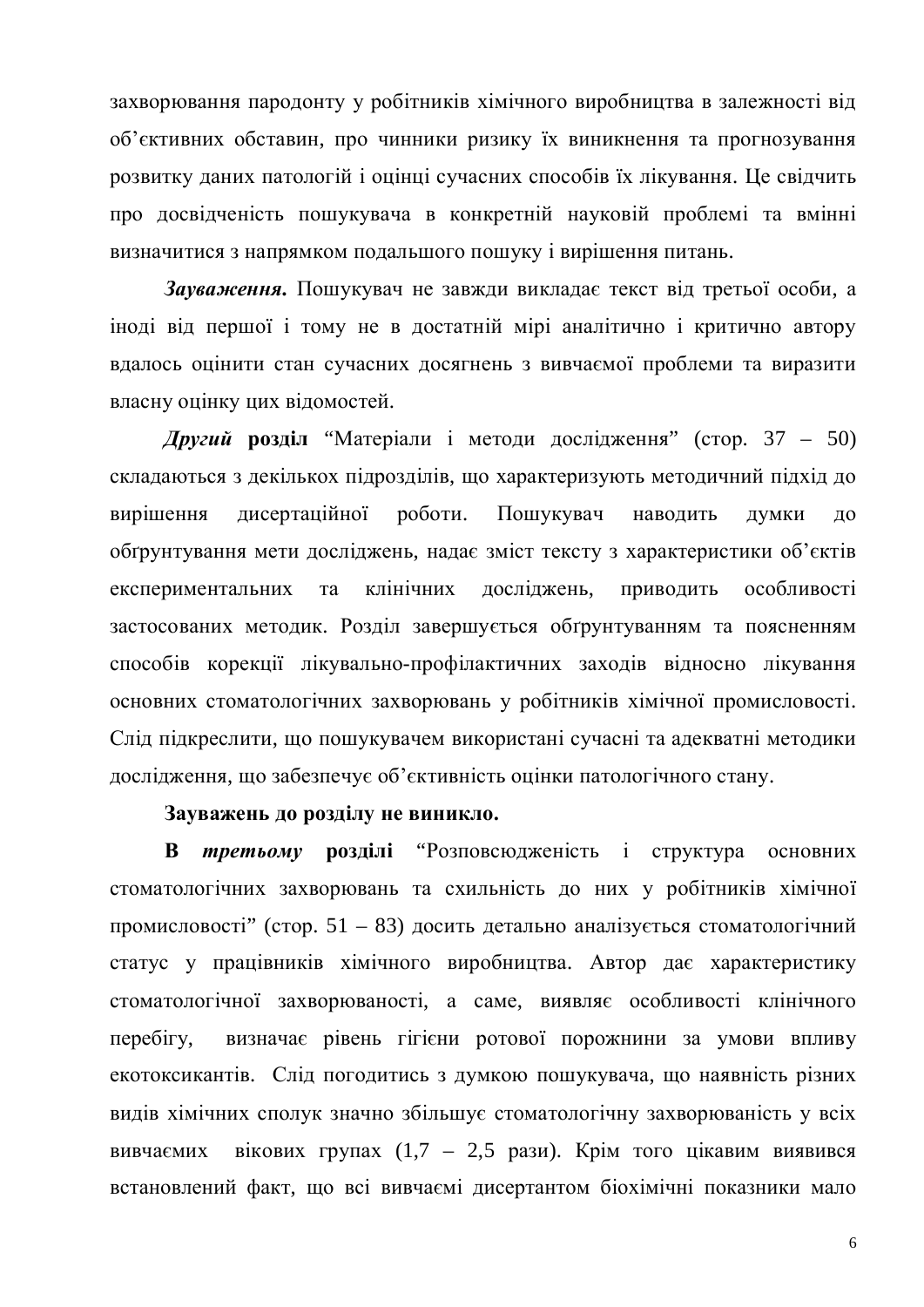корелювали з клінічним індексом КПВ<sub>з</sub> та денситометричними параметрами. Однак виражена кореляційна залежність перерахованих параметрів встановлена із запальними захворюваннями пародонту.

Особливо цінними являються результати кластерного аналізу, які отримав пошукувач, оцінюючи клінічні і біохімічні показники та проведена молекулярно-генетична оцінка схильності робітників хімічної промисловості до стоматологічних захворювань. Пошукувачем було досліджено індивідуальну чутливість у робітників до дії токсичних речовин та вивчено поліморфізм генів, які контролюють активність ферментів, відповідаючих за виведення із організму токсичних метаболітів. Дисертантом встановлено 100% порушення в генах другої фази детоксикації NAT2 (C481T) і в гені CTR (C1377T).

В цьому розділі автором встановлено, що розповсюдженість карієсу зубів майже у 2 рази вище у жінок, ніж у чоловіків. Однак за структурою у жінок 66,6% зубів запломбовані. Інтенсивність ураження твердих тканин зубів у робітників хімічного заводу в 2 рази вище в порівнянні з середніми показниками по Україні, а патологічні кармани – у 26 разів вище.

Особливих зауважень до тексту дисертації немає. В деяких таблицях відсутні одиниці виміру. В якості побажання – можна було б розробити власну схему патогенезу основних стоматологічних захворювань у робітників хімічного виробництва і це прикрасило б роботу. Всі дані для цього в є в даному розділі.

**В четвертому розділі "Експериментальне обґрунтування ефективності** розробленого для робітників хімічної промисловості лікувальнопрофілактичного комплексу" (стор. 84 – 92), дисертантом проведено експеримент на 30 білих щурах, в якому було встановлено високу ефективність розробленого лікувально-профілактичного комплексу, до складу якого увійшли «Адаптол» (адаптоген, антиоксидант, детоксикант), «Остеовіт» (місцево і системно набір макро- і мікроелементів) і «Альбумін» (білокглікозаміноглікани). Отримані пошукувачем дані в експерименті показали, що регулярне застосування запропонованого лікувально-профілактичного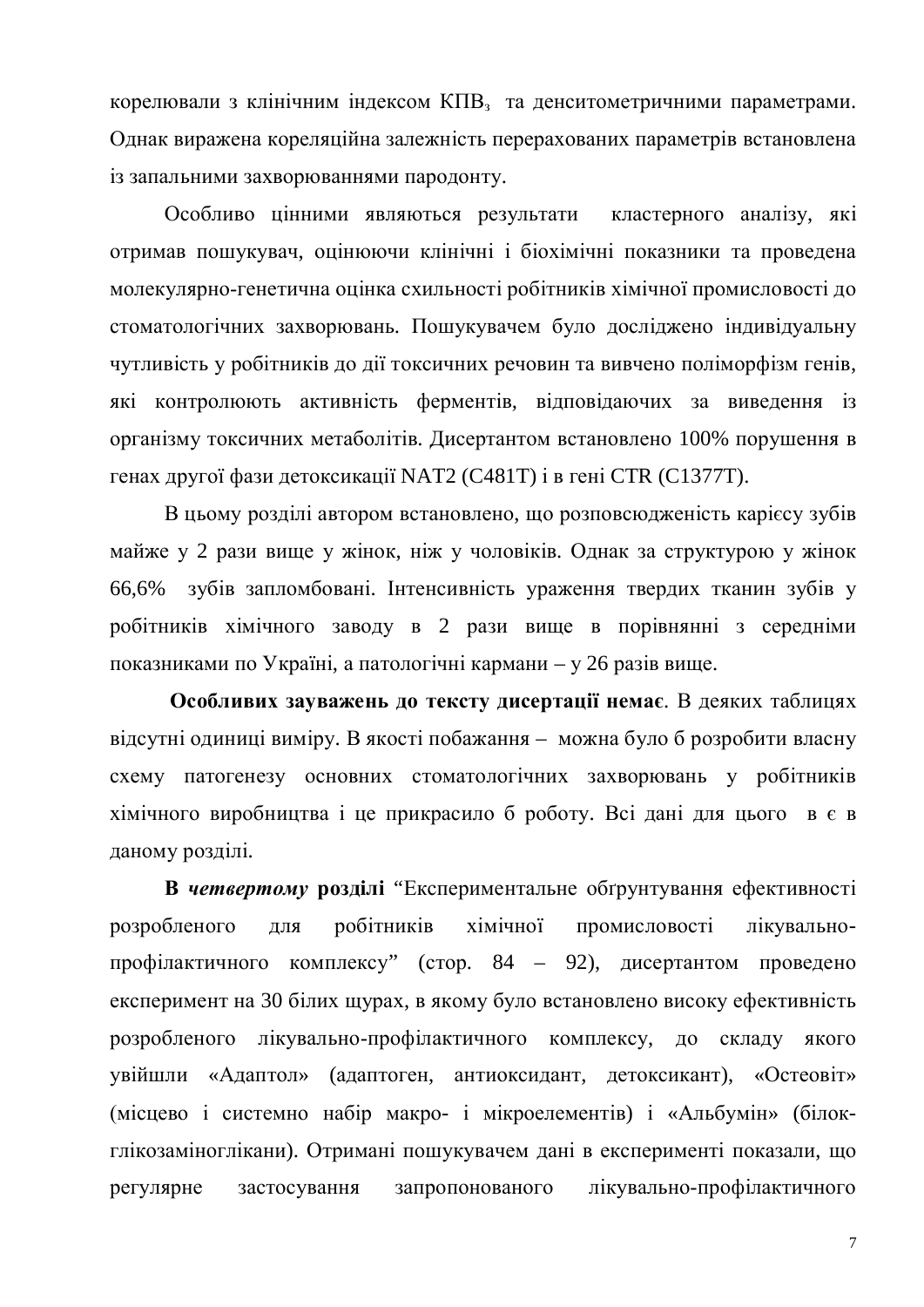комплексу сприяло нормалізації біохімічних показників в тканинах ясен щурів, що характеризують рівень запалення і стан антиоксидантної-прооксидантної системи та запобігало зниженню антимікробного захисту і зростанню патогенної мікрофлори в порожнині рота.

Особливих зауважень до розділу не виникло. Однак зустрічаються фрази, які автор подає від першої особи, а не від третьої.

**В** *п'ятому* розділі "Клініко-лабораторна оцінка ефективності розробленого лікувально-профілактичного комплексу для робітників хімічної промисловості" (93 – 119) пошукувач вивчає основні показники, що характеризують ураження твердих тканин зубів та тканин пародонту після застосування власних лікувально-профілактичних заходів. Сучасними засобами клінічних та лабораторних досліджень доведено, що розроблений ЛПК володіє високою карієспрофілактичною ефективністю та за 2 роки спостережень складала – 28,05 %.

Важливим висновком роботи являється те, що у динаміці спостереження основні пародонтологічні індекси в основній групі зменшувались: кровоточивості на  $63\%$ , РМА – на  $69,4\%$ , а індекс гігієни Silness-Loe зменшився на 55,6 %, що в 2 рази більше, ніж у групі порівняння (22,4 %).

Крім того, застосування розробленого лікувально-профілактичного комплексу призводило до збільшення в ротовій рідині у 2 рази активності каталази, лізоциму, більш ніж у 3 рази антиоксидантно-прооксидантного індексу та зменшення у 2,5 рази вмісту МДА, активності уреази, в 3 рази ступеня дисбіозу, активності еластази і в 2,5 рази кислої фосфатази, що свідчить про виражений антиоксидантний, антимікробний і протизапальний ефект комплексу.

Цінним здобутком у даному розділі було встановлення зменшення у сироватці крові основної групи робітників заводу «Азот» в 2 рази активності аспартатамінотрансферази і аланінамінотрансферази і більш ніж в 3 рази – активності лужної фосфатази, що свідчить про підвищення неспецифічної резистентності та поліпшенні функціональних показників печінки.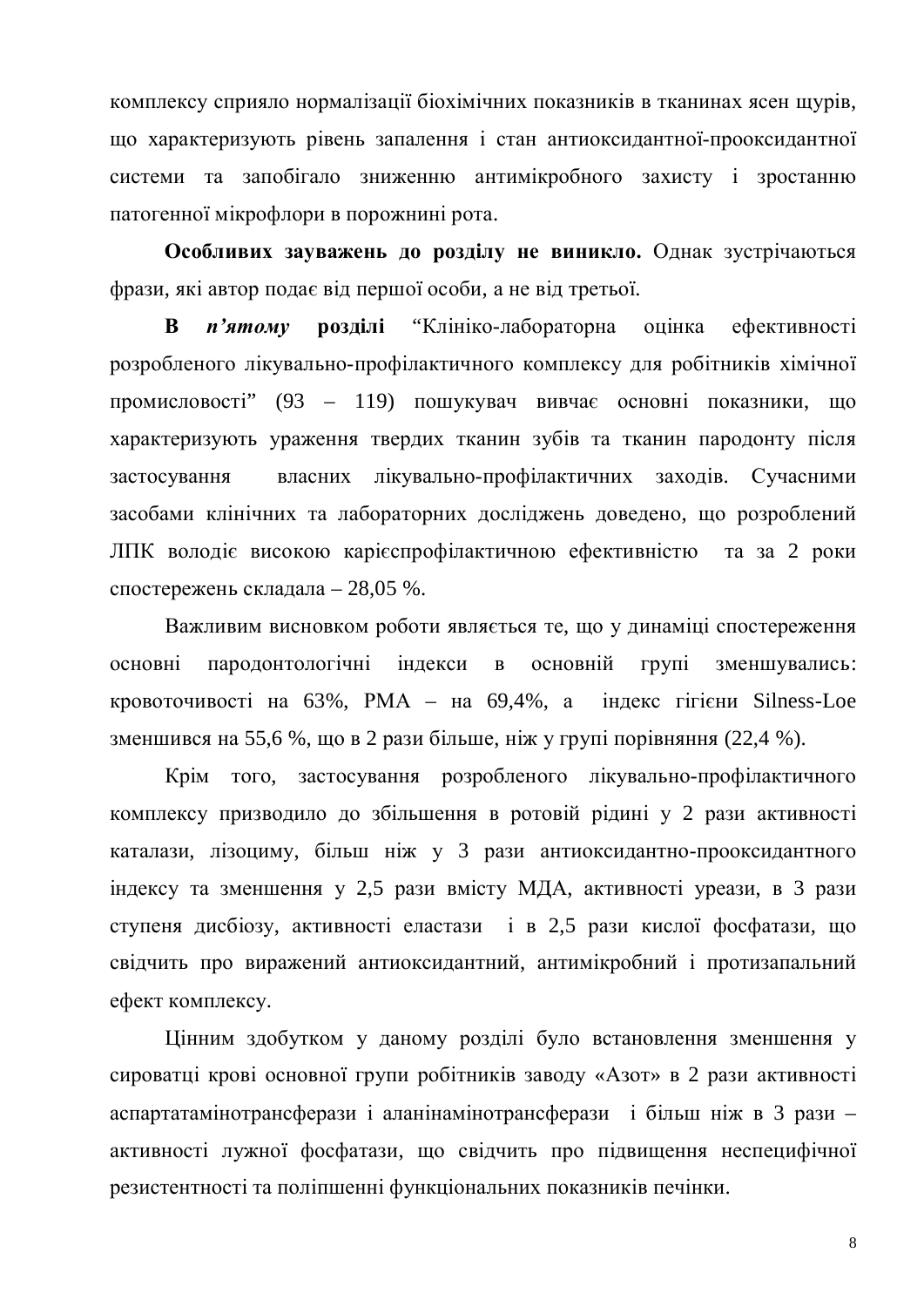За 2 роки спостережень в основній групі пацієнтів нормалізувалися метаболічні процеси в клітинах букального епітелію і рівень клітинних адаптаційно-компенсаторних реакцій, про що свідчить збільшення в 1,5 рази не тільки відсотка рухливих ядер клітин букального епітелію, але і відношення амплітуд зміщення плазмол і ядер, що наближається до фізіологічної норми.

Все це дає право вважати, що обґрунтовані дисертантом лікувальнопрофілактичні заходи володіють карієсрезистентними та пародонтопротекторними властивостями.

## Зауважень до розділу не виникло.

Заключний розділ "Аналіз і узагальнення результатів дослідження"  $($ стор. 120 – 133) присвячено детальному аналізу отриманих власних досліджень. Доцільно і логічно наводиться зміст всіх розробок в стислому вигляді. Автору вдалось довести, що при проведенні лікувальнопрофілактичних заходів у робітників підприємств хімічної промисловості рекомендується в діагностику стоматологічного статусу включати молекулярно-генетичну оцінку по клітинах букального епітелію схильності у них до основних стоматологічних захворюваннях (в першу чергу гени NAT2  $(C481T)$  і СТR  $(C1377T)$ . Розроблений Єфремовою О.В. лікувальнопрофілактичний комплекс для робітників заводів хімічної промисловості, до складу якого увійшли адаптогенні, антиоксидантні, детоксикантні і протизапальні препарати, а також набори макро- і мікроелементів для компенсації факторів ризику, пов'язаних з постійною виробничою інтоксикацією, довів, що регулярне його застосування призводить до зниження процесів демінералізації в твердих тканинах зубів та запалення в тканинах пародонту. Крім того, поліпшився функціональний стан мікрокапілярного русла ясен і їх бар'єрний захист від мікробного фактору. Крім того автор рекомендує робочим хімічного виробництва для використання в домашніх умовах зубні пасти серії Лакалут-актив, Лакалут-альпін, Лакалутфітоформула, які також володіють антимікробною і протизапальною дією.

Особливих зауважень щодо змісту та оформлення розділу не виникло.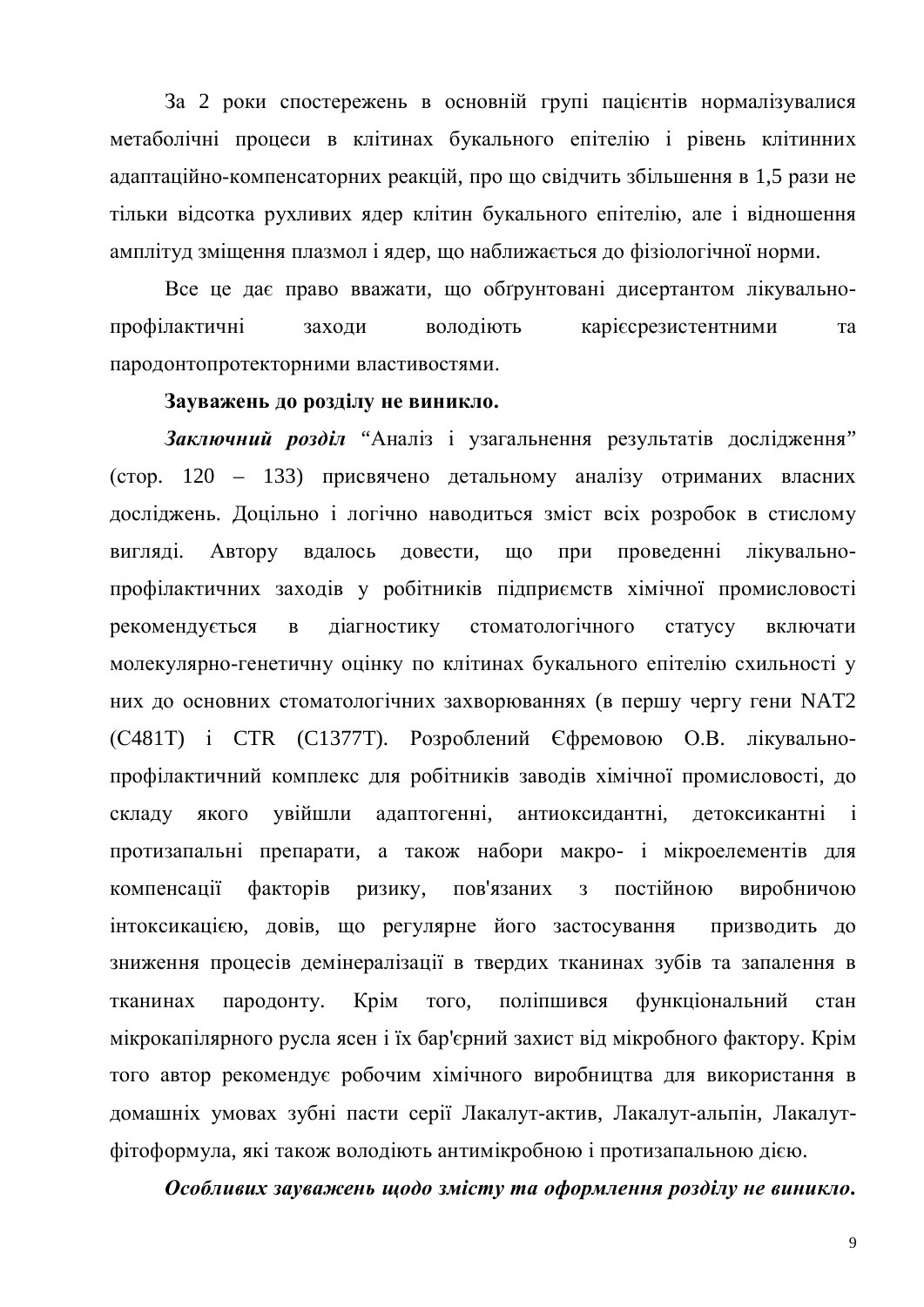Однак у розділі слід було б зробити порівняльний аналіз отриманих власних результатів дослідження в порівнянні з іншими науковцями, які працювали у даному напрямку. Загалом усі розділи дисертації вдало ілюстровано таблицями і рисунками, що є документальним підтвердженням проведених досліджень.

Робота виконана на актуальну тему стоматології із залученням достатнього фактичного матеріалу та використанням сучасних і адекватних методик. Текст дисертації викладено літературною мовою.

Основні положення дисертації знайшли повне відображення у 8 наукових працях, з яких 5 статей (1 – за кордоном  $i$  4 – у наукових фахових журналах України, рекомендованих для публікації результатів дисертаційних робіт) та 3 тези доповідей на наукових конференціях.

**Висновки** в цілому відповідають змісту отриманих пошукувачем результатів, обґрунтовані і об'єктивно відображають суть усієї роботи.

Практичні рекомендації складено доцільно та логічно. Зауважень не викликають.

Джерела використаної літератури достатньо повні, нові та відповідають темі проведених досліджень.

Відмічені недоліки не носять принципового характеру і суттєво не впливають на загальне позитивне враження від всієї дисертації.

В плані дискусії дисертанту слід надати пояснення на такі питання:

- 1. Як Ви вважаєте, чому у всіх робітників хімічного виробництва встановлено 100% порушення в генах другої фази детоксикації? На Вашу думку з чим це може бути пов'язано?
- 2. Розроблений і запропонований Вами лікувально-профілактичний комплекс містить детоксикант, адаптоген, препарат кальцію, тощо. Чи можна застосовувати його у робітників не тільки хімічної промисловості, а й у працівників інших підприємств із шкідливим виробництвом?
- 3. Яка економічна ефективність запропонованих Вами лікувальнопрофілактичних заходів в порівнянні з іншими?